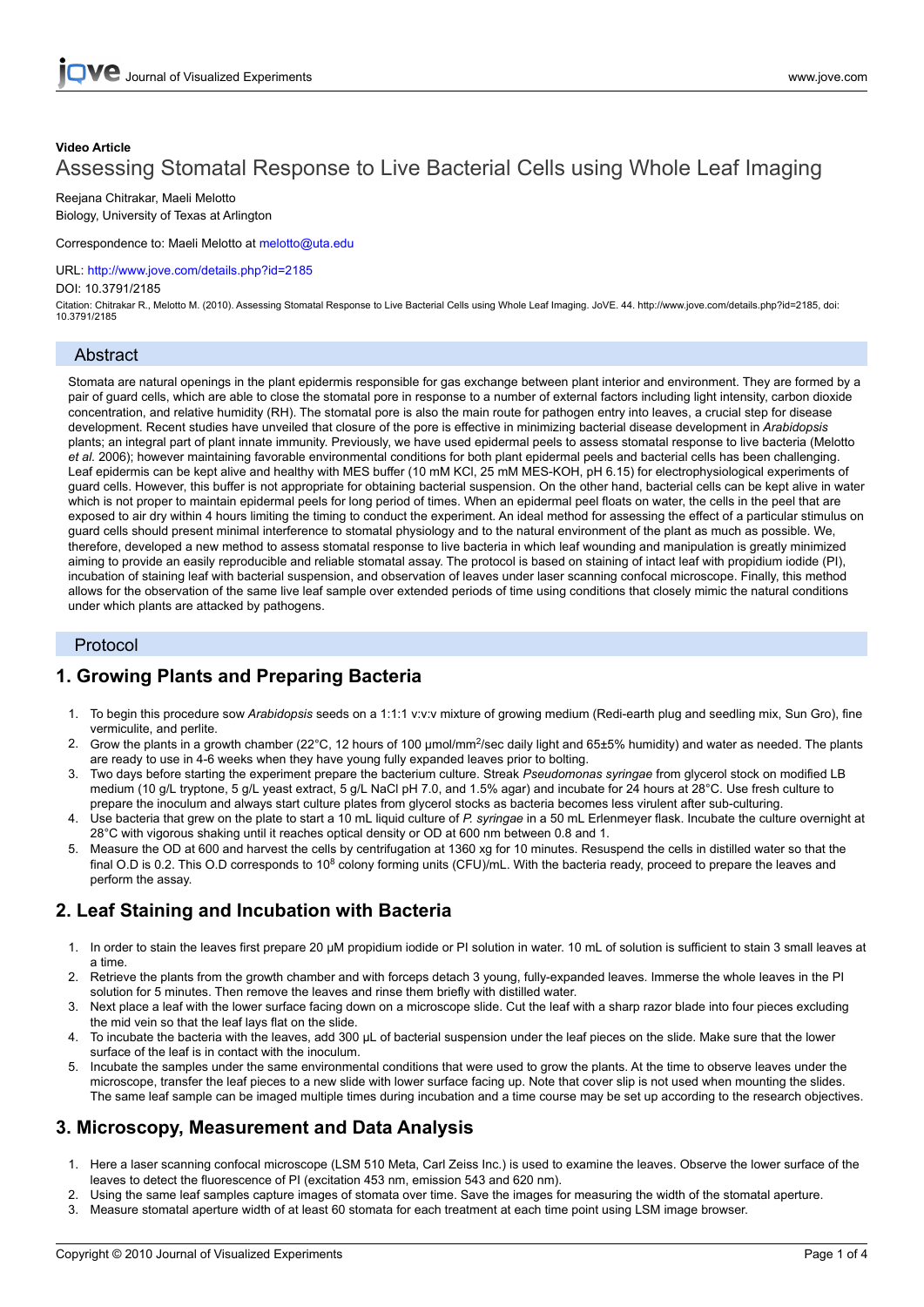**C** [Journal of Visualized Experiments www.jove.com](http://www.jove.com)

[4. Calcu](http://www.jove.com)late the average and standard error for the stomatal aperture width. Statistical significance of the results can be calculated using 2-tailed, paired wise Student's t-test.

### **4. Representative Images of Stomatal Response to Incubation with Bacteria**

- 1. Here is a typical microscopic image (using a 20x objective) of an *Arabidopsis* leaf surface under laser scanning confocal microscope in bright field view (Figure 1).
- 2. Propidium iodide stains the cell wall of viable cells increasing the visibility of guard cells in addition to allowing for the identification of undamaged cells for data collection (Figure 2). A range of stomatal pore openings can be seen in these micrographs, from completely closed stomata to wide open stomata.
- 3. Completely closed stomata are identified by the shape of the guard cells (Figure 3). The aperture width is considered to be 0 μm.
- 4. For open stomata (Figure 4) the aperture width shown is measured by using a straight line drawn across the widest area of the stomatal pore. 5. These are typical experimental results of this stomatal assay. *Arabidopis* leaves were incubated in the dark with three different strains of
- *Pseudomonas syringae*. Only the bacterium Pst DC3000 was able to open dark-closed stomata, as measured by the aperture width of randomly selected 60 stomata per bacterial strain (Figure 5).



**Figure 1. Micrograph of the surface of an** *Arabidopsis* **leaf.** One field of view of the leaf surface under laser scanning confocal microscope (LSCM) using the 20x objective. Note that stomatal aperture is not as evident when compared to the fluorescent view aided by propidium iodide staining (Figure 2).



**Figure 2. Micrograph of the surface of a propidium iodide-stained** *Arabidopsis* **leaf.** One field of view of the leaf surface under laser scanning confocal microscope (LSCM) using the 20x objective. Note a range of stomatal pore opening. Yellow arrows are pointed to completely close stomata and green arrows are pointed to wide open stomata.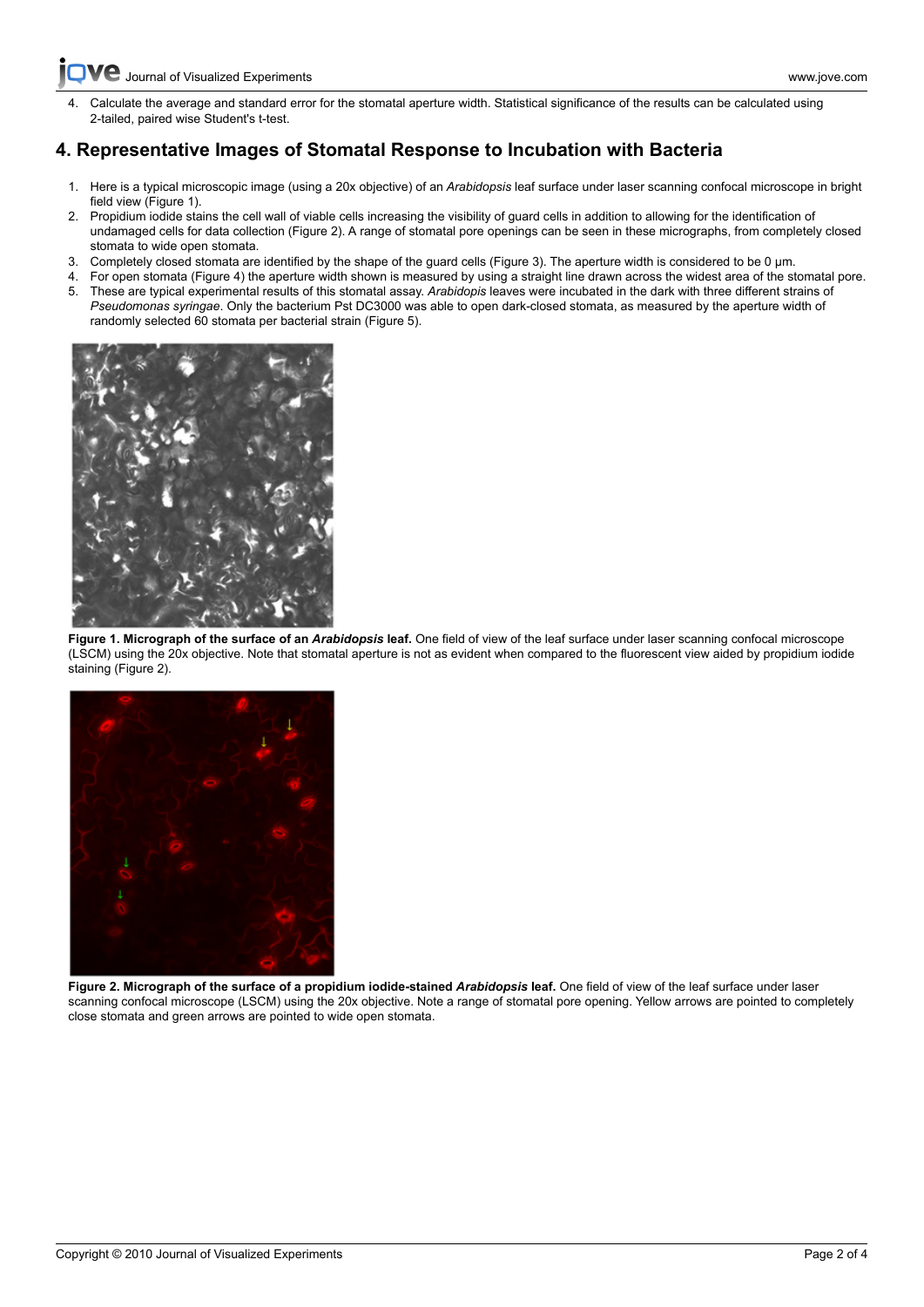**QVC** [Journal of Visualized Experiments www.jove.com](http://www.jove.com)



**Figure 3. Completely close stomata identified by the shape of and the opening between the guard cells.** The aperture width is considered to be 0 μm.



Figure 4. Open stomata showing the aperture width in um. Measurements were taken by using the LSCM browser based on a straight line drawn across the widest area of the stomatal pore.



**Figure 5. Stomatal aperture of** *Arabidopsis* **leaves incubated with three strains of** *Pseudomonas syringae* **pv.** *tomato***: DC3118, DB29, and DC3000.** Plants were kept in the dark during the experimentation time. Results are shown as the mean (n=50-70) ± standard error. Statistical significance was detected with two-tailed Student's t-test. The experiment was repeated three times with similar results.

#### **Discussion**

We have presented a straight forward procedure to measure stomatal aperture in intact leaf tissue allowing for an easy assessment of stomatal response to different treatments.